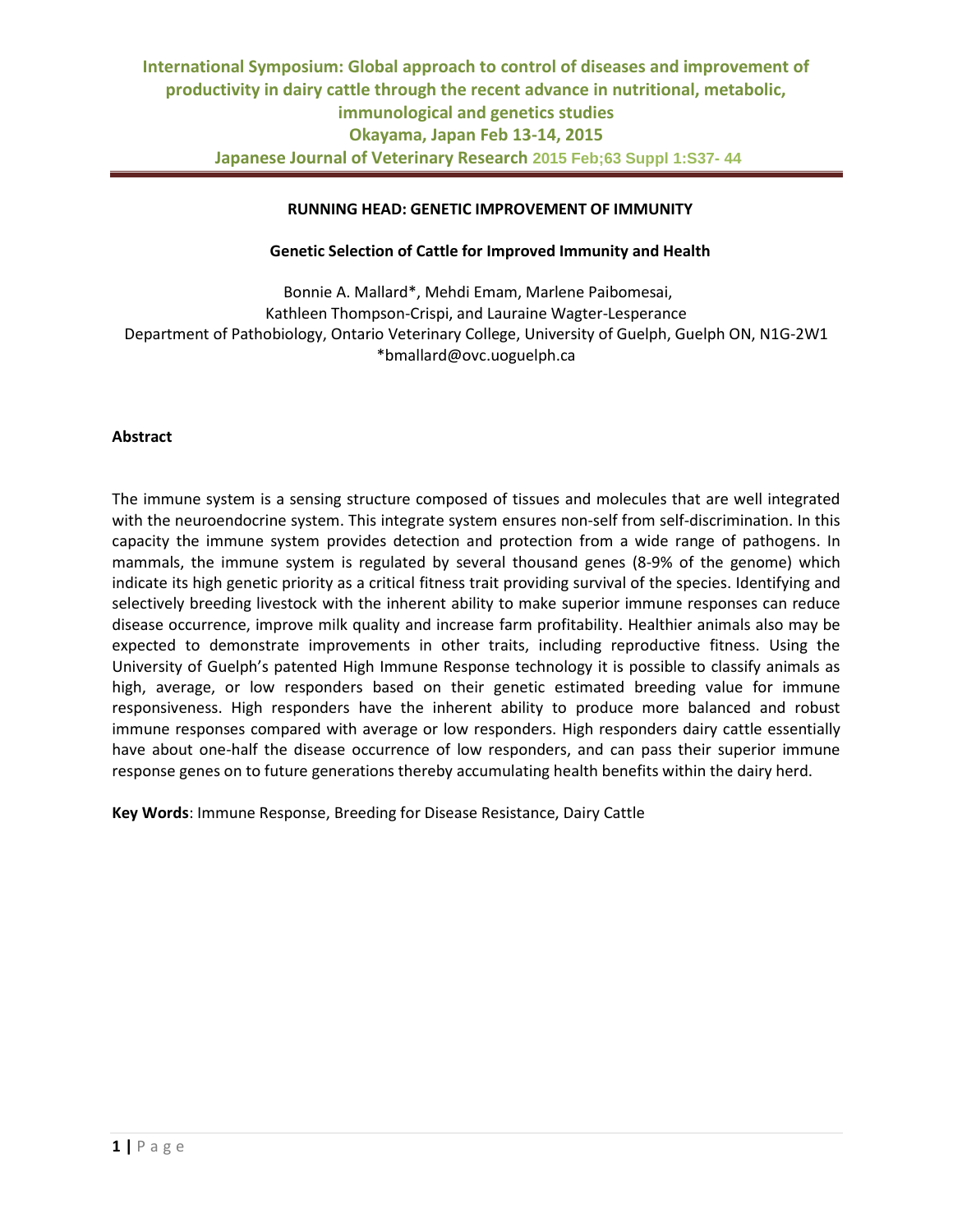### **Introduction**

The immune system is composed of molecules and cells that can distinguish self from non-self and in so doing can detect danger signals emanating from foreign pathogens. This system also has the capacity to rapidly diversify its response depending on the nature of the pathogen by utilizing a large number of immune response genes. In fact, the immune system has thousands of genes at its disposal (Breuer et al., 2013). In this way, the immune system provides protection from a wide range of microbes as well as tumours. However, livestock species have been largely selected for production traits, while until recently, paying little attention to health traits, including immune response. Recent studies have demonstrated that it is possible to identify and selectively breed livestock with an inherent ability to make superior immune responses that can reduce disease occurrence, improve milk quality and increase farm profitability (Thompson-Crispi et al 2014b). Healthier animals also may be expected to demonstrate improvements in other traits, including reproductive fitness and growth (Mallard and Wilkie 2007; Thompson-Crispi et al 2012b; Hine et al 2014, Aleri et al 2015). In our research, using the University of Guelph's patented High Immune Response (HIR) technology it is possible to classify animals as high, average, or low responders based on their genetic estimated breeding value (EBV) for antibody and cell-mediated immune responses. High responders have the inherent ability to produce more balanced and robust immune responses compared with average or low responders. High responder dairy cattle essentially have about one-half the disease occurrence of low responders, and can pass their superior immune response genes on to future generations thereby accumulating health benefits within the dairy herd (Thompson-Crispi et al 2012b, 2014b). The Semex Alliance, Canada's largest dairy genetics company obtained an exclusive license from the University of Guelph to utilize the HIR procedure to identify sires with the high immune response classification. These sires are designated as *Immunity+*, marking their enhanced capacity to make protective immune responses. The immune response traits used in establishing HIR EBVs are moderately-highly heritable having heritability estimates of approximately 0.25 to 0.35, which is in the same range as those for milk production traits, and well above those for most reproductive traits (Thompson-Crispi et al 2012a). To date, more than 1,000 Holstein sires and dams have been immune response phenotyped with many beneficial associations noted with health, production and reproduction parameters. In fact, several beneficial associations occur between immune response and reproductive traits such as calving ease and number of services to conception (Mallard et al 2014). Recent studies by our group have also evaluated genomic profiles of high and low immune responders using the *Illumina Bovine SNP50 BeadChip*. In these genome-wide association studies (GWAS) antibody-mediated immune responses, as well as cell-mediated immune responses, the two key components of the adaptive immune system, are associated with unique genomic profiles (Thomspon-Crispi et al 2014a). The significant genomic variation associated with these immune response traits is the first step toward a genomics test, to complement the currently available phenotypic test for immune response as an approach to improve inherent animal health.

### **Breeding for Livestock Health**

The cost of disease to the agriculture industry is substantial and antibiotic treatment needs to be used judiciously in the livestock sector to help reduce the emergence of antibiotic-resistant pathogens. Therefore, alternate methodologies to manage animal health are needed. Genetic approaches to enhanced health are one way to meet this breeding objective. Hence, the principal objective of our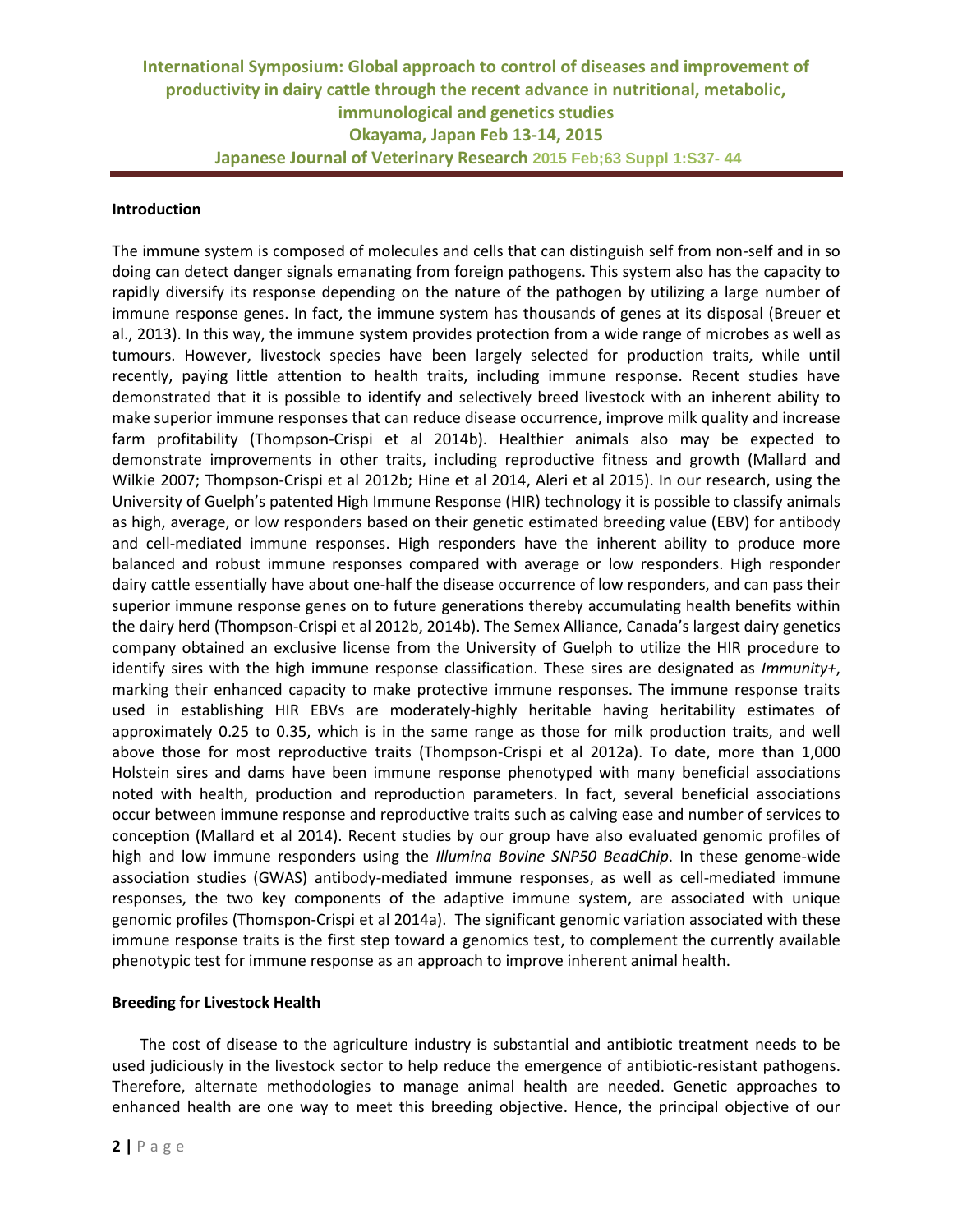laboratory is to develop genetic and genomic, as well as epigenetic methods to improve livestock health that capitalize on the animal's own inherent ability to make appropriate immune responses. Genetic approaches often also work well in combination with other preventive approaches, including vaccination, and may in fact enhance other traits, such as reproduction, feed efficiency and growth (Wilkie and Mallard 1999; Wagter et al., 2003; Mallard and Wilkie 2007; Mallard et al 2014, Aleri et al 2015). Early studies in pigs noted that high responder pigs consistently reached market weight of 100kg ten to twelve days before low responders (Mallard and Wilkie 2007). Recent studies of Australian Holstein heifer calves showed that high antibody responders had greater average daily weight gains than low responders (Aleri et al 2015).

The immune system's ability to detect danger signals associated with pathogens initiates a protective cascade against infectious disease. Indeed, the immune system is unique in its ability to adapt the protective responses to match the nature of the pathogen and to modulate that response in reaction to rapidly shifting pathogens. These defense strategies are conveyed via complex genetically regulated mechanisms. It is estimated that 2,000 to 3,000 genes control host defense, providing mammals with a large repertoire of immune responses to combat foreign organisms (Breuer et al., 2013). Some of these genes, such as those within the Major Histocompatibility Complex (MHC), are the most highly polymorphic in the entire mammalian genome enabling the immune system to detect a universal array of foreign epitopes. Although the genes within the MHC system perform a crucial role in recognizing and initiating adaptive immune responses, there are hundreds of non-MHC genes that also contribute to protective immune responses, adding a complex layer to genetic selection for disease resistance. Nevertheless, by taking advantage of well-established quantitative genetic methods, such as those used for decades to improve animal production traits, it is possible to identify and select animals with superior immunity (Mallard et al., 1992; Wagter et al 2000; Thompson-Crispi et al 2014b). This approach formed the genetic foundation of the HIR technology. Importantly, the heritability of various immune response traits is sufficiently high to allow for improvement using genetic selection (Abdel-Azim et al., 2005; Thompson-Crispi et al., 2012a). In dairy cattle, utilizing this approach resulted in reduced mastitis in high immune responders, as well as improved response to vaccination and colostrum quality (Wagter et al., 2000; Thompson-Crispi et al., 2012b; Thompson-Crispi et al., 2013). Both *E. coli* and *S. aureus* mastitis incidence, as well as other causative bacteria were lower in high responders. Likewise, daughters of HIR *Immunity+* sires have lower disease and higher productive indices than daughters of non-*Immunity+* sires. For example, recent Semex sire proof data showed *Immunity+* sires had a production index score of 186 points greater than non-*Immunity+* bulls. They also demonstrated net merit scores that were \$165 greater than non-*Immunity+* (Mallard et al 2014).

### **The Impact of High Immune Response on Milk Production and Colostrum Quality**

The term "high immune response" as denoted in the HIR technology means elevated and efficacious immunity. Numerous studies over two decades of research have shown that breeding for enhanced disease resistance based on breeding values of immune response improves livestock health while not negatively impacting production traits (Mallard et al 1992, Wagter et al 2003; Thompson-Crispi et al 2014b). In fact, in dairy cattle this approach appears to improve overall herd life, as well as certain reproductive traits, including first service to conception and non-return rate (Thompson-Crispi et al 2012a; Mallard et al 2014).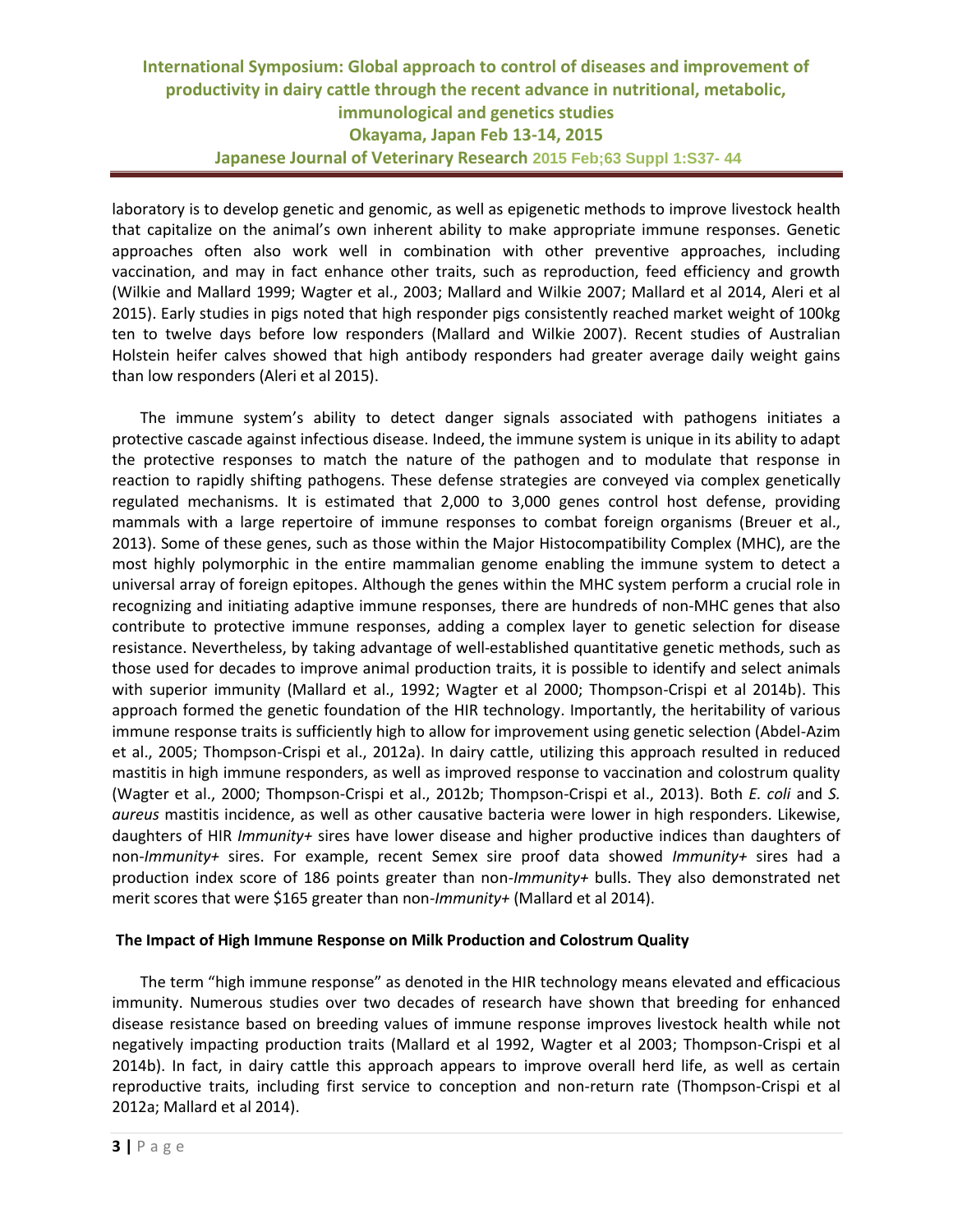Of considerable importance to neonatal health and well-being is the enhanced quality of colostrum coming from high responder dams. Initial experiments showed that colostrum from high antibody responders contained more specific antibodies to test antigen compared with average and low responders (Wagter et al., 2000). This finding has recently been verified in experiments that demonstrated a positive and significant correlation between serum antibody and antibody in colostrum or milk up to 280 days of lactation. Additionally, positive and significant correlations were seen between antibody in the dam's colostrum and antibody in their calves 2 days after feeding colostrum from high or low responders (Wagter et al., 2012). Wagter et al. (2000) also reported that cows with high antibody responses to a test antigen responded better to a J5 mastitis vaccine (O111:B4). Recent research has also shown that cows classified as high antibody responders had greater concentrations of total immunoglobulin (IgG) and β-lactoglobulin in colostrum compared with average and low responders (Fleming, 2014). It is well known that molecules such as IgG, and β-lactoglobulin exert anti-microbial activities against mastitis-causing pathogens (Butler 1983; Chaneton et al., 2011). The anti-microbial activity of molecules such as IgG, lactoferrin and β-lactoglobulin may explain, at least in part, the lower incidence of mastitis in high immune responders.

### **The Impact of High Immune Response on Reproductive Traits**

Holstein cows with various immune response phenotypes show no substantial difference in production traits, including milk yield, milk fat, or milk protein (Wagter et al., 2003; Thompson-Crispi et al., 2012a). However, there are correlations with reproductive fitness. For example, a study by Thompson-Crispi et al (2012a) showed a negative correlation between high immune response and calving ease  $(-0.19)$ , but beneficial correlations with 56-day non-return rate (0.16), numbers of services to conception (0.20), first service to conception (0.18) and gestation length (0.17). Many of these beneficial associations have been substantiated in daughters of *Immunity*+ sires where positive correlations with productive life, pregnancy rate and calving ease compared with non-*Immunity+* sires have been reported (Mallard et al 2014). These studies indicate that dairy producers can selectively breed for improved immune response using the HIR methodology or semen from *Immunity+* sires without the concern of reducing genetic gain in other important traits, such as production or reproductive efficiencies.

### **The Impact of Epigenetics on High Immune Response**

Epigenetic effects include alterations to DNA, such as DNA methylation or histone modifications, and changes to DNA expression that occur through micro RNA that activate or repress target genes (Frésard et al., 2013). Increases in DNA methylation generally are associated with gene silencing, while decreases in DNA methylation are associated with gene activation. In this way epigenetic changes can impact gene expression and account for individual differences, even between identical twins, that are not accounted for by genetic variation (Gudex et al., 2014). Epigenetic signatures on the DNA influence not only that individual but their offspring by overriding the removal of epigenetic marks which normally occurs early in embryonic development. In this way, these so called epimutations from the parent are passed on to the next generation affecting the phenotype. It is important to note that some epigenetic features are permanent, while others can be highly influenced by environmental factors. Environmental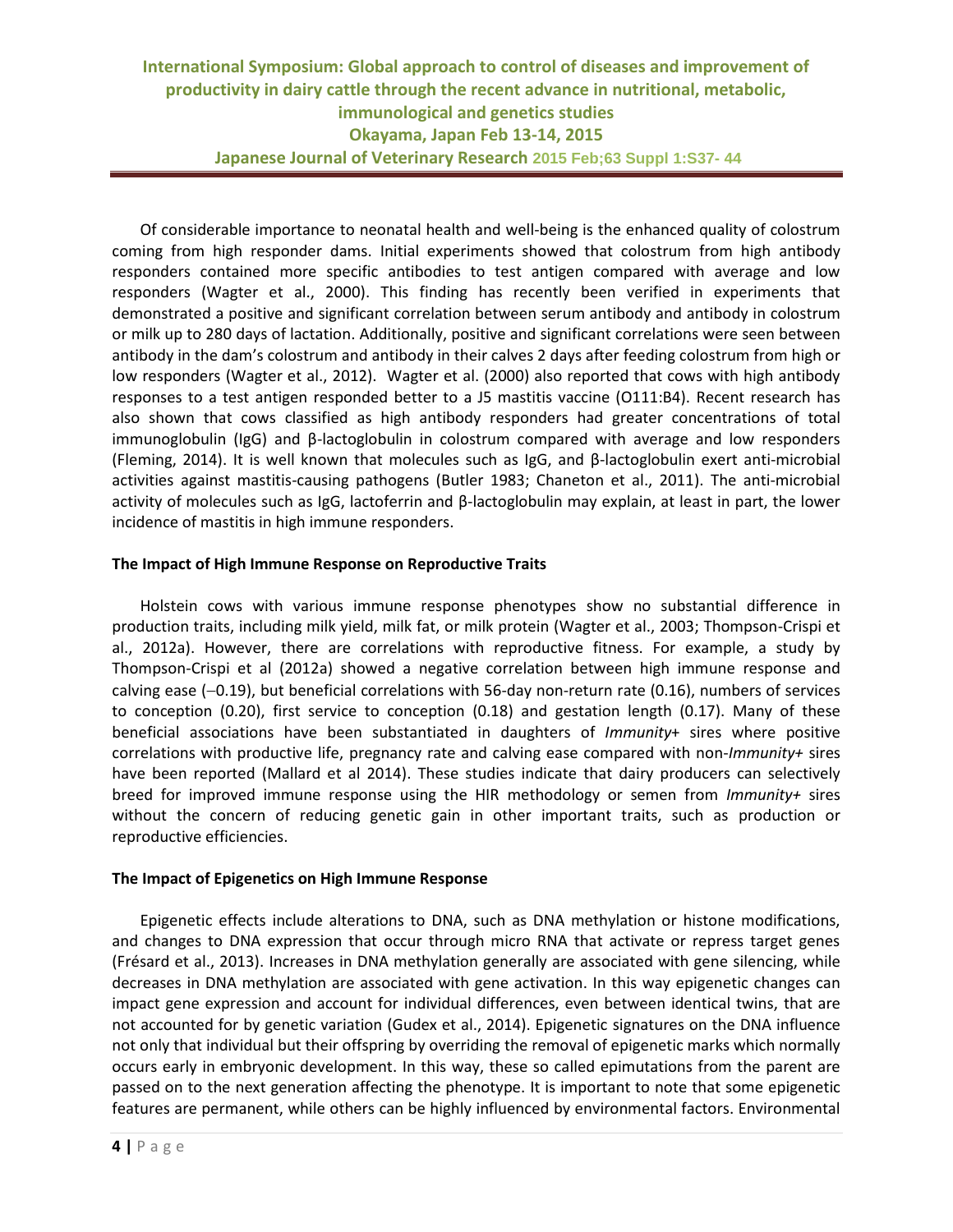influences, such as stress and maternal nutrition, are particularly important in that they can rapidly alter phenotype and impact future generations of offspring (Skinner, 2011). A clear example of this kind of epigenetic influence is the well-known Dutch famine that occurred after World War II which left many pregnant women without adequate nutrition throughout gestation. This malnutrition was subsequently associated with chronic disease later in life for the infants born to those under-nourished mothers (Veenendaal et al., 2013). This demonstrated that early life experiences, both *in utero* and after delivery, can influence adult phenotype. In dairy cows the maternal *in utero* environment is critically important to the calf and is influenced by numerous characteristics, such as body condition score and nutrition. Specifically maternal effects of dairy dams can alter production and survival traits of their female offspring (Banos et al., 2007).

Although the field of immuno-epigenetics is relatively new, accumulating research demonstrates that epigenetics does influence the immune response (Grogan et al 2001). However, very few studies have been conducted in cattle. To try to gain understanding of epigenetic effects on bovine immune responses our group has focused on key cytokines, such as interferon-γ and IL-4, that steer the immune response in a type 1 or type 2 direction, respectively (Paibomesai et al., 2013). This study indicated that DNA methylation patterns of purified CD4+ T-cells correlate with bovine interleukin-4 and interferon-γ production and that treatment with the corticosteroid, dexamethasone, can substantially alter methylation status (Paibomesai et al., 2013). Most recently, by comparing DNA methylation patterns of CD4+ T-cells from high antibody versus high cell-mediated immune responder cows, differences in DNA methylation at cytokine promoter regions were noted. Specifically, T-cells from the cows that produced more interferon-γ when stimulated with the T-cell mitogen, ConA, had significantly less DNA methylation at regulatory regions of the interferon-γ locus before and after stimulation. These data would suggest that the purified CD4+ T-cells from the cattle with heightened cell-mediated immune responses were epigenetically predisposed to produce more cytokine compared with the high antibody responder cows (Paibomesai et al., al., 2014). It is important to note that cytokine responses of purified cells likely do not reflect the cytokine milieu of mixed cell populations found *in vivo*.

### **The Impact of High Immune Response on Genomics**

The application of genomics in dairy cattle breeding has brought advancement in genetic accuracy and rapid improvement in production traits. However, genomic applications for improving fitness traits, such as reproduction and immunity, are still in their infancy. The objective of our research in this area is to identify genomic profiles associated with enhanced immune responsiveness using dairy cattle classified as having high, average or low EBVs for immune response. Specifically, the Illumina SNP 50K bovine BeadChip was used to evaluate differences in cows with either high or low antibody or cellmediated immune responses. In initial studies, 186 genetic markers that are part of 11 genetic pathways were shown to differ between the low and high groups of cows based on their antibody responses, and 21 genetic markers were associated with cell-mediated responses (Thompson-Crispi et al., 2014a). Genetic pathways of particular relevance included those within the bovine MHC, an important immune response gene cluster. Results of this work also were validated in a group of *Immunity+* sires and indicate that it is likely possible to estimate genomic breeding values for immune response to improve dairy health (Thompson-Crispi et al 2014c). We currently are working to establish a large reference population of Holstein sires and dams with immune response phenotypes and genotypes. This is part of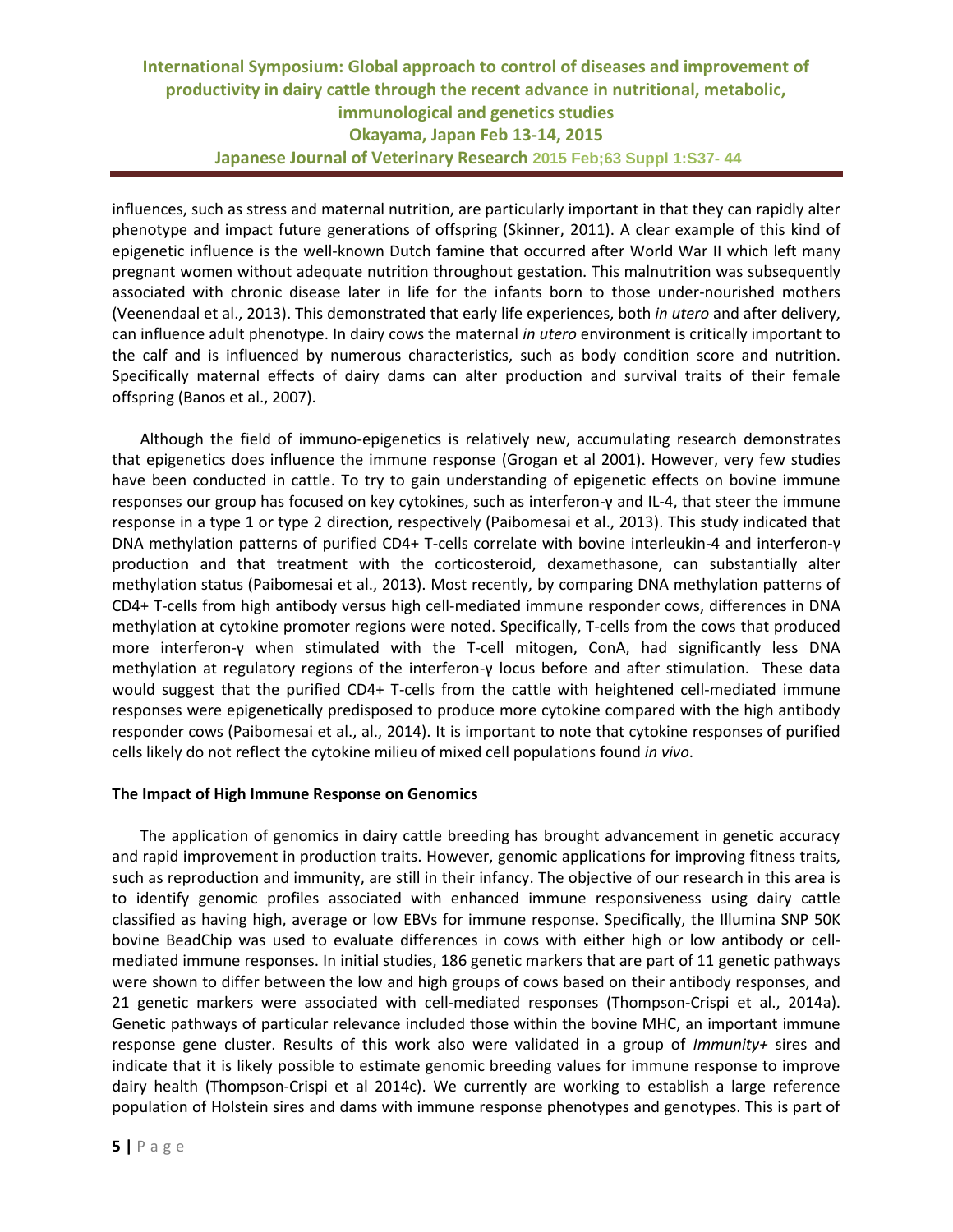a larger Canada-wide 10,000 cow project that aims to obtain genomic information on various traits including milk spectral data and feed efficiency, as well as immune response and health traits.

# **Conclusions**

The dairy industry continues to increase its focus on health traits (Koeck et al., 2012; Parker Gaddis et al., 2014). In Canada and elsewhere this focus includes distribution of sire proofs to improve mastitis based on physical udder characteristics and somatic cell score. Recently, information on clinical mastitis in Canada has been added to the sire proof (Miglior et al., 2014). However, these indicators focus only on one disease, bovine mastitis, and while this is an economically important trait there are many other diseases, including tuberculosis and Johne's disease, that plague the dairy industry worldwide. For this reason, the goal of our research and the HIR test is to enhance broad-based disease resistance by improving both antibody- and cell-mediated immune responses, the two aspects of the adaptive immune system that control response to extra-cellular and intra-cellular pathogens, respectively. In order to make robust and balance adaptive immune responses, initiating innate host defence mechanisms must also be operative. The immune response genotype, influenced by the enviroment and the epigenome are each components of the immune response phenotype of an individual (**Fig.1**). When the overall immune response phenotype is accurately captured and immune response breeding values are estimated, it is possible to identify individuals with enhanced immune response genetics. This is in keeping with objective of our research which is to improve broad-based disease resistance of livestock species. Studies using this approach in both pigs and cattle have demonstated that high immune responders have improved host defense. In dairy cows high responders have increased resistance to a various economically important diseases, such as mastitis, metritis, pneumonia, and Johne's disease. These cows also produce colostrum with greater specific antibody, total immunoglobulin, and βlactoglobulin. In addition, daughters of *Immunity+* sires have improved pregnancy rates and daughter calving ease. No adverse associations with production traits have been noted indicating that it is possible to genetically improve animal health without compromising other economically important traits. It is important to keep in mind that in order to obtain maximal health benefits that both antibodyand cell-mediated immune responses should be included and kept in balance when selecting for enhanced disease resistance.

### **Acknowledgments**

Contributions from all current and previous staff and students in the Mallard laboratory and the Elora Dairy Research Station are gratefully acknowledged. Funding from NSERC, OMAFRA, DairyGen and Semex are highly appreciated.

### **Literature Cited**

Abdel-Azim, G. A., A. E. Freeman, M. E. Kehrli, Jr., S. C. Kelm, J. L. Burton, A. L. Kuck, and S. Schnell. 2005. Genetic basis and risk factors for infectious and noninfectious diseases in US Holsteins. I. Estimation of genetic parameters for single diseases and general health. J. Dairy Sci. 88:1199-1207.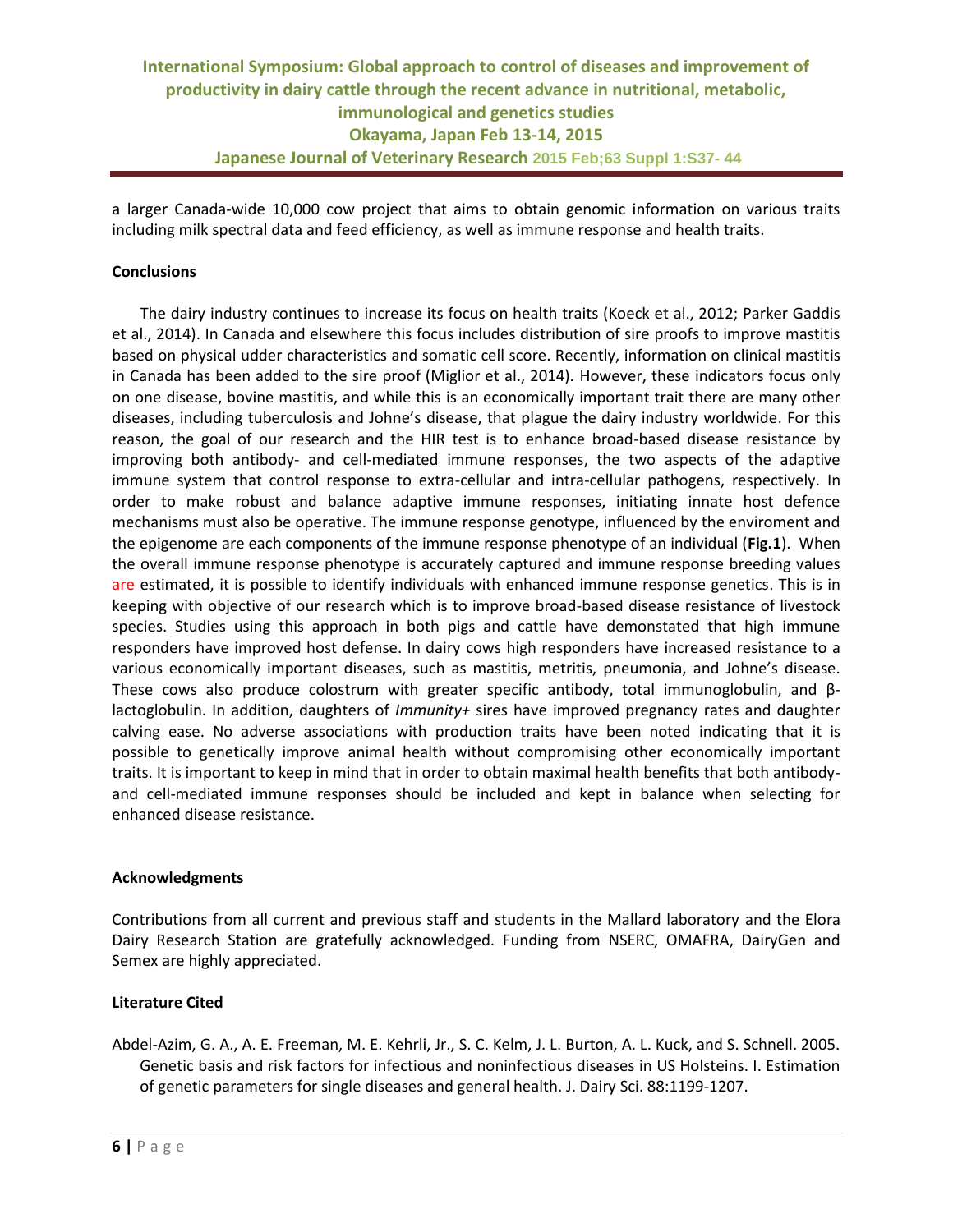# **International Symposium: Global approach to control of diseases and improvement of productivity in dairy cattle through the recent advance in nutritional, metabolic, immunological and genetics studies Okayama, Japan Feb 13-14, 2015 Japanese Journal of Veterinary Research 2015 Feb;63 Suppl 1:S37- 44**

- Aleri, J.W., B.C. Hine, M.F. Pyman, P.D. Mansell,W.J. Wales, B.A. Mallard and A.D. Fisher. 2015. Immune function as a predictor of dairy cattle health and disease. Proc. The Australian Veterinary Association Ltd. Hobart Conference. Australia**, add location.**
- Banos, G., Brotherstone, S. and Coffey, M.P. 2007. Prenatal maternal effects on body condition score, female fertility, and milk yield of dairy cows. J. Dairy Sci., 90:3490-3499.
- Butler, J. E. 1983. Bovine immunoglobulins: An augmented review. Vet. Immunol. Immunopathol. 4:43- 152.
- [Breuer, K.](http://www.ncbi.nlm.nih.gov/pubmed?term=Breuer%20K%5BAuthor%5D&cauthor=true&cauthor_uid=23180781), A. K. [Foroushani, M](http://www.ncbi.nlm.nih.gov/pubmed?term=Foroushani%20AK%5BAuthor%5D&cauthor=true&cauthor_uid=23180781). R. [Laird,](http://www.ncbi.nlm.nih.gov/pubmed?term=Laird%20MR%5BAuthor%5D&cauthor=true&cauthor_uid=23180781) C. [Chen, A.,](http://www.ncbi.nlm.nih.gov/pubmed?term=Chen%20C%5BAuthor%5D&cauthor=true&cauthor_uid=23180781) [Sribnaia, R](http://www.ncbi.nlm.nih.gov/pubmed?term=Sribnaia%20A%5BAuthor%5D&cauthor=true&cauthor_uid=23180781)[. Lo, G](http://www.ncbi.nlm.nih.gov/pubmed?term=Lo%20R%5BAuthor%5D&cauthor=true&cauthor_uid=23180781). L. [Winsor,](http://www.ncbi.nlm.nih.gov/pubmed?term=Winsor%20GL%5BAuthor%5D&cauthor=true&cauthor_uid=23180781) R. E[. Hancock, F](http://www.ncbi.nlm.nih.gov/pubmed?term=Hancock%20RE%5BAuthor%5D&cauthor=true&cauthor_uid=23180781). S. [Brinkman,](http://www.ncbi.nlm.nih.gov/pubmed?term=Brinkman%20FS%5BAuthor%5D&cauthor=true&cauthor_uid=23180781) and D. J. [Lynn.](http://www.ncbi.nlm.nih.gov/pubmed?term=Lynn%20DJ%5BAuthor%5D&cauthor=true&cauthor_uid=23180781) 2013. InnateDB: systems biology of innate immunity and beyond. Nucleic Acid Res. 41:D1228-1233.
- Chaneton, L., J. Pérez Sáez, and L. Bussmann. 2011. Anti-microbial activity of bovine β-lactoglobulin against mastitis-causing bacteria. J. Dairy Sci. 94:138-145.
- Fleming, K. 2014. Bioactive components in colostrum and milk of dairy cattle classified as high, average and low immune responders. MSc thesis. Dept. Pathobiology, Univ. Guelph.
- Frésard, L., M. Morisson, J. M. Brun, A. Collin, B. Pain, F. Minvielle, and F. Pitel. 2013. Epigenetics and phenotypic variability: some interesting insights from birds. Genet. Sel. Evol. 45:1-15
- Gudex, B., D Johnson, and K. Singh. 2014. Prenatal maternal and possible transgenerational epigenetic effects on Milk Production. PLoS ONE. 9: e98928.
- Grogan, J.L., M. Mohrs, B. Harmon B, D.A. Lacy, J.W. Sedat, R.M. Locksley et al. 2001. Early Transcription and Silencing of Cytokine Genes Underlie Polarization of T Helper Cell Subsets. Immunity. 14:205– 215.
- Hine, B. C., B.A. Mallard, A.B. Ingham, I.G. Colditz. 2014. Immune competence in livestock. In 'Breeding focus 2014 – Resilience'. (Eds. S. Hermesch and S. Dominik) pp. 49-64. (Publisher - Animal Genetics and Breeding Unit, University of New England, Armidale, NSW, Australia).
- Koeck A, F. Miglior, D. F. Kelton, F. S. Schenkel. 2012. Health recording in Canadian Holsteins: data and genetic parameters. J. Dairy Sci.; 95:4099-4108.
- Mallard, B.A., M. Emam, K. Fleming, M. Paibomesai, K. Thompson-Crispi, and L. Wagter-Lesperance. 2014. Are there Reproductive Implications when Dairy Cattle are Genetically Selected for Improved Immunity? Proc. Dairy Cattle Reproductive Council Meeting. Salt Lake City, Utah. Nov 12-14. Ppxx.
- Mallard, B. A., and B.N. Wilkie. 2007. Phenotypic, genetic and epigenetic variation of immune response and disease resistance traits of pigs. Adv. Pork Prod. 18:139-146.
- Mallard, B. A, B. N. Wilkie, B. W. Kennedy and M. Quinton. 1992. Use of estimated breeding values in a selection index to breed Yorkshire pigs for high and low immune and innate resistance factors. Anim. Biotech. 3:257-280.
- Miglior, F., A. Koeck, J. Jamrozik, F. S. Schenkel, D. F. Kelton, G. J. Kistemaker, and B. J. Van Doormaal. 2014. Index for mastitis resistance and use of BHBA for evaluation of health traits in Canadian Holsteins. Interbull Bull. No. 48. Berlin, Germany, Assessed May 20-21, 2014. [https://journal.interbull.org/index.php/ib/article/view/1349/1420.](https://journal.interbull.org/index.php/ib/article/view/1349/1420)
- Paibomesai, M. A., and B. A. Mallard. 2014. Epigenetic differences in IFN and IL4 promoter regions of dairy cows identified with Type 1 and Type 2 immune response bias. Proc.  $10^{th}$  World Cong. Genet. Appl. Livest. Prod. August 17-22. Vancouver, B.C. (Abstr. 540).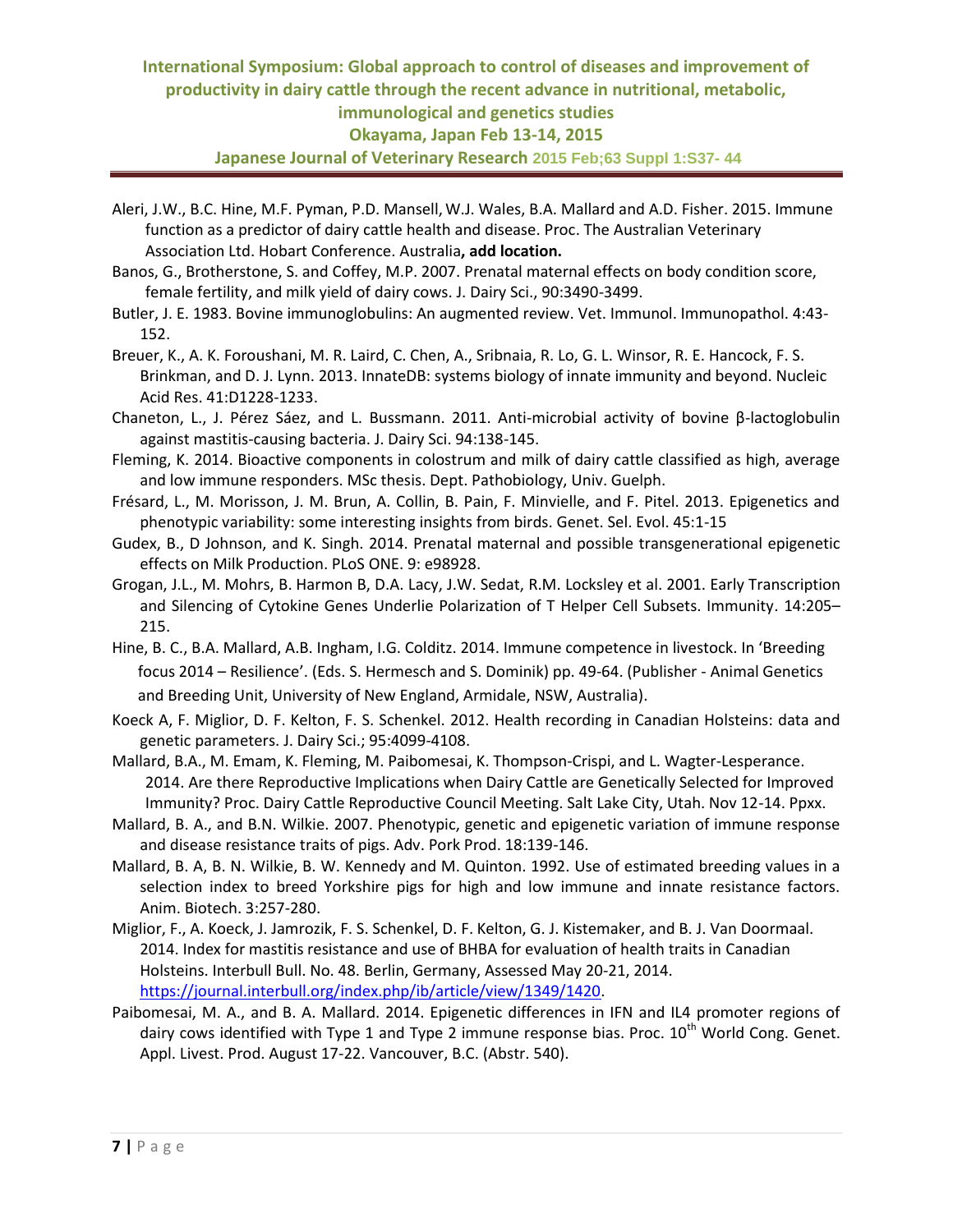# **International Symposium: Global approach to control of diseases and improvement of productivity in dairy cattle through the recent advance in nutritional, metabolic, immunological and genetics studies Okayama, Japan Feb 13-14, 2015 Japanese Journal of Veterinary Research 2015 Feb;63 Suppl 1:S37- 44**

- Paibomesai, M. A., B. Hussey, M. Nino-Soto, and B. A. Mallard. 2013. Effects of parturition and dexamethasone on DNA methylation patterns of IFN-γ and IL-4 promoters in CD4+ T-lymphocytes of Holstein dairy cows. Can. J. Vet. Res. 77:54-62.
- Parker Gaddis, K. L, J. B. Cole, J.S. Clay, and C. Maltecca. 2014. Genomic selection for producer-recorded health event data in US dairy cattle. J. Dairy Sci. 97: 3190-3199.
- Skinner, M. K. 2011. Environmental epigenetics transgenerational inheritance and somatic epigenetic mitotic stability. Epigenetics 6:838-842.
- Thompson-Crispi K. A., A. Sewalem, F. Miglior F, B. A. Mallard. 2012a. Genetic parameters of adaptive [immune response traits in Canadian Holsteins.](http://www.ncbi.nlm.nih.gov/pubmed/22192219) J. Dairy Sci. 95:401-409.
- Thompson-Crispi K. A., B. Hine, M. Quinton, F. Miglior, B. A. Mallard. 2012b. [Short communication:](http://www.ncbi.nlm.nih.gov/pubmed/22720943)  [Association of disease incidence and adaptive immune response in Holstein dairy cows.](http://www.ncbi.nlm.nih.gov/pubmed/22720943) J. Dairy Sci. 95:3888-3893.
- Thompson-Crispi K. A, F. Miglior, and B. A. Mallard. 2013. Incidence rates of clinical mastitis among Canadian Holsteins classified as high, average and low immune responders. Clin. Vaccine Immunol. 20:106-112.
- Thompson-Crispi K. A., M. Sargolzaei, R. Ventura, M. Abo-Ismail, F. Miglior, F. Schenkel, B. A. Mallard. 2014a. A genome-wide association study of immune response traits in Canadian Holstein cattle. BMC Genomics 15:559-569.
- Thompson-Crispi K. A., H. Atalla, F. Miglior, B. Mallard. 2014b. Bovine Mastitis: Frontiers in Immunogenetics. Frontiers in Immunology 5:493.
- Thompson-Crispi K. A., M. Sargolzaei, R. Ventura, M. Abo-Ismail, F. Miglior, F. Schenkel, B. A. Mallard. 2014c. A Genome-Wide Association Study of Immune Response in Holstein Bulls. Proc. World Congress of Genetics Applied to Livestock Prod. Vancouver, British Columbia, Aug 18-22, pp**xx**.
- Veenendaal, M. V., R. C. Painter, S. R. de Rooij, P. M. Bossuyt, J. A. van der Post, P. D. Gluckman, M. A. Hanson, and T.J. Roseboom. 2013. Trans-generational effects of prenatal exposure to the 1944-45 Dutch famine. BJOG. 120:548–553.
- Wagter, L. C., B. A. Mallard, B. N. Wilkie, K. E. Leslie, P. J. Boettcher, and J. C. Dekkers. 2000. A quantitative approach to classifying Holstein cows based on antibody responsiveness and its relationship to peripartum mastitis occurrence. J. Dairy Sci. 83:488-498.
- Wagter L.C., B. A. Mallard, B. N. Wilkie, K. E. Leslie, P. J. Boettcher, and J. C. Dekkers. 2003[. The](http://www.ncbi.nlm.nih.gov/pubmed/12613862)  [relationship between milk production and antibody response to ovalbumin during the peripartum](http://www.ncbi.nlm.nih.gov/pubmed/12613862)  [period.](http://www.ncbi.nlm.nih.gov/pubmed/12613862) J. Dairy Sci. 86:169-73.
- Wagter, L. C., L. Cain, S. Cartwright, and B. A. Mallard. 2012. Feasibility of transferring High Immune Response (HIR) technology to the marketplace to improve the health and food quality of Canadian Dairy cattle. Proc. Graduate Student Research Symposium, Ontario Vet. College, Univ. Guelph. November 2012, p. 18 (Abstr.).
- Wilkie, B. N., and B.A. Mallard. 1999. Genetic effects on vaccination. Academic Press. Adv. Vet. Med. 41:39- 51.